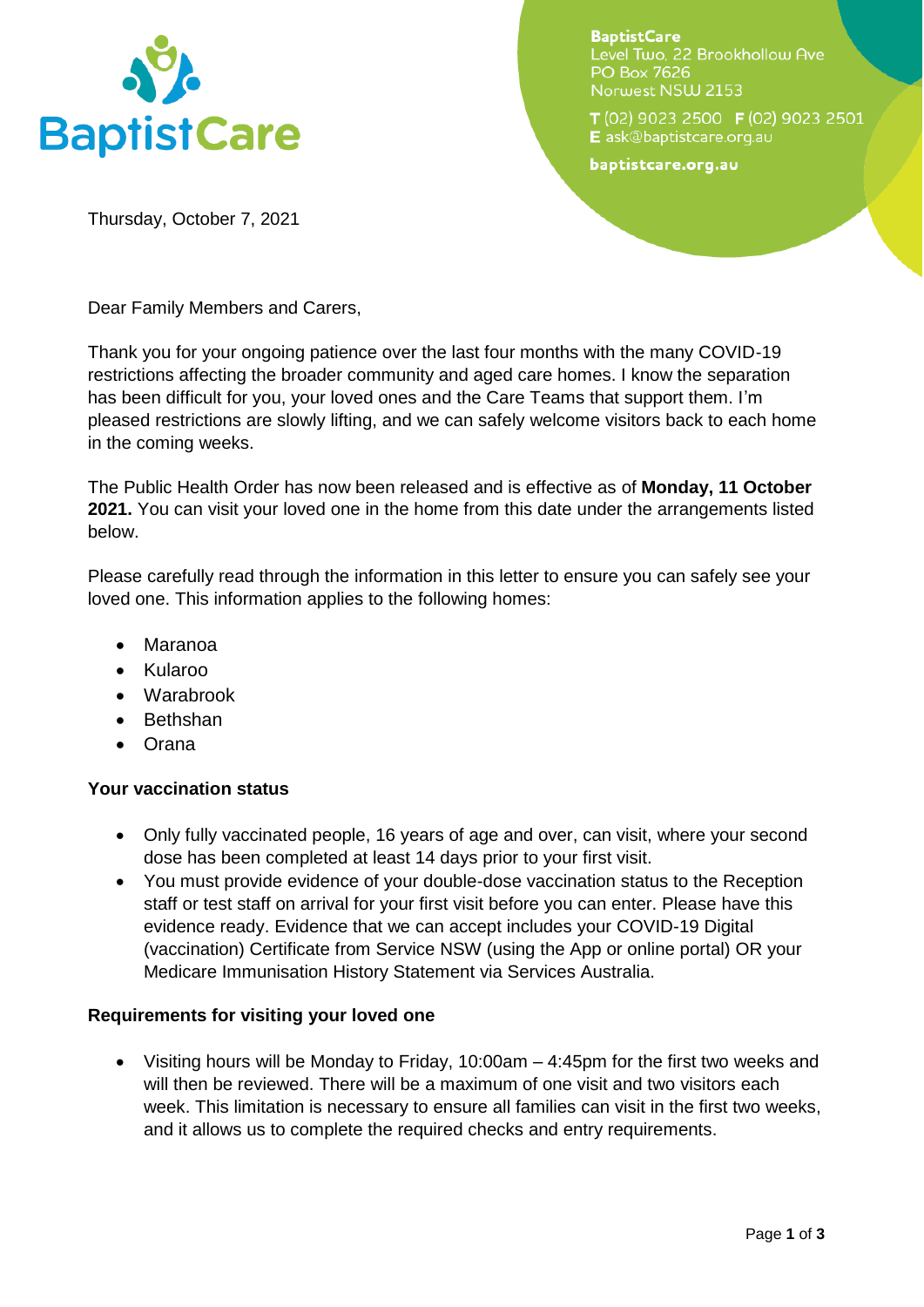

**BaptistCare** Level Two, 22 Brookhollow Ave PO Box 7626 Norwest NSW 2153

T (02) 9023 2500 F (02) 9023 2501 E ask@baptistcare.org.au

baptistcare.org.au

- You will be required to make a booking, and further details will be provided shortly for this. If you are having difficulties with the booking system once released, please contact Reception at your home.
- A Rapid Antigen Test (RAT) will be required on arrival and prior to entry. You will be asked to remain in your car with a mask in place and drive through the main reception undercover area at your appointment time. Please do not arrive early as this may prevent others from meeting their timeslots.
- Once tested, you will be asked to wait in your vehicle until your negative test is confirmed. Our staff will then call you, and you will be able to enter the home to complete the internal entry process.
- If you return a positive or inconclusive test result, you will not be able to visit your loved one, and we encourage you to get a COVID-19 test immediately.
- Please remember your visit needs to occur in your loved one's room or an outdoor space.
- All hand hygiene and social distancing requirements continue to apply.

# **Entry procedures**

- Your temperature will be taken automatically by the Rapid Global terminal. If your temperature is 37.5°C or higher, you will be unable to enter the home on that day. We will notify your loved one and reschedule your visit.
- BaptistCare will supply a surgical mask for you to wear at all times while in the home.
- We have placed additional hand hygiene stations throughout the home for your use during the visit.

# **Social leave**

 Currently, we are not offering social leave to residents. Further information will be available shortly in relation to this option.

# **Snap lockdowns**

- NSW Health can issue a snap lockdown in an LGA with only a few hours warning. If this happens in the LGA of one of our homes, all visits to the home will stop until the lockdown is lifted.
- If you live in an LGA that goes into lockdown, you must reschedule your visit for after the lockdown lifts.